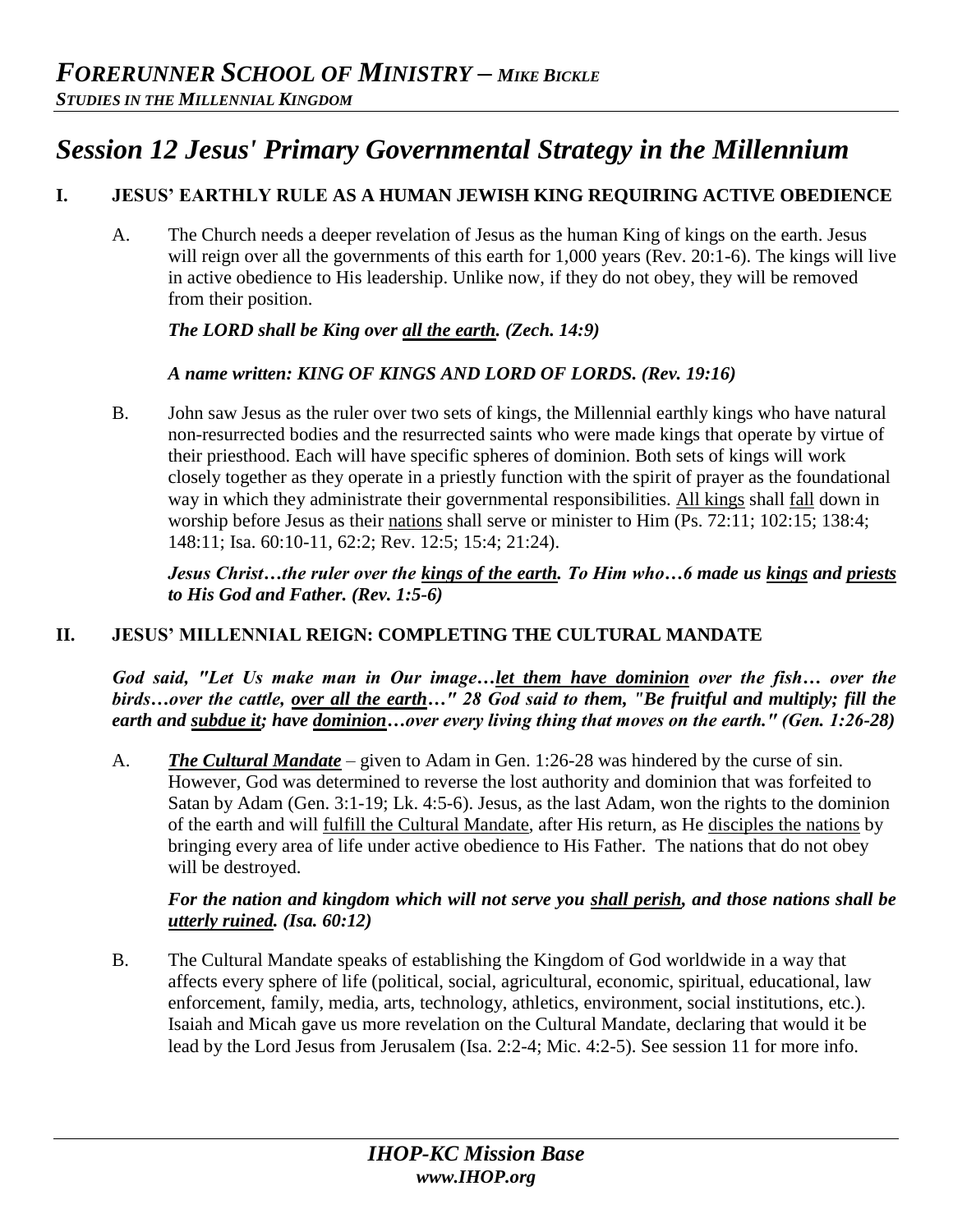## **III. JESUS' MILLENNIAL REIGN: COMPLETING THE GREAT COMMISSION**

#### *All authority has been given to Me in heaven and on earth. 19 Go therefore and make disciples of all the nation… (Mt. 28:18-19)*

- A. The Great Commission is the Father's commission to Jesus to exert leadership as an anointed man, over every area of life across the earth in fulfilling the Cultural Mandate that was originally given to Adam (Gen. 1:28). The inheritance Jesus receives requires that He disciple the nations to make them worthy of His glorious presence on earth lest they be destroyed (Isa. 60:12). The Great Commission is much more extensive than giving a witness of the gospel of the kingdom in every nation (i.e., large evangelistic campaigns with follow up training) which must be accomplished before Jesus returns (Mt. 24:14).
- B. *Jesus' manifest dominion over the earth occurs in three stages*. Stage one, is His partial rule now (which is mostly in the hearts of His people). This stage started at the cross and continues until the  $2<sup>nd</sup>$  Coming. Stage two, is a substantial manifestation of His political rule over all the nations, and will occur in the Millennial Kingdom. Stage three is Jesus' ultimate rule over the New Earth, which begins after the Millennial Kingdom. Jesus' disciples will be dynamically involved in partnering with Jesus in all three stages of the Great Commission, its partial, substantial and ultimate expressions.
- C. All nations must maintain active obedience to Jesus to make them worthy of His glorious presence on earth lest they be destroyed (Isa. 60:12). The nations must go to Jerusalem annually to worship Jesus and whatever Gentile families and/or nations across earth that do not come up to Jerusalem will be struck with a plague (Zech. 14:16-18)

*For the nation and kingdom which will not serve you (Israel) shall perish, and those nations shall be utterly ruined. (Isa. 60:12)* 

*And it shall come to pass that everyone who is left of all the nations which came against Jerusalem shall go up from year to year to worship the King, the LORD of hosts, and to keep the Feast of Tabernacles. 17 And it shall be that whichever of the families of the earth do not come up to Jerusalem to worship the King, the LORD of hosts, on them there will be no rain. 18 If the family of Egypt will not come up and enter in, they shall have no rain; they shall receive the plague with which the LORD strikes the nations who do not come up to keep the Feast of Tabernacles. (Zech. 14:16-18)* 

D. *King on a Throne and High Priest in the Temple* - Jesus will be the King of kings ruling on His Throne of Glory and the Holy Priest running the Millennial Temple. Both will involve vast worldwide infrastructures with many different activities. Jesus' leadership will involve the office of King with political and governmental responsibilities as well as being Priest with worship and intercession responsibilities that establish holiness in the earth. The "Oval Office" will be in the "Prayer Room".

*He said to me, "Son of man, this (Holy of Holies in the Millennial Temple) is the place of My Throne...where I will dwell in the midst of the children of Israel forever. (Ezek. 43:7)*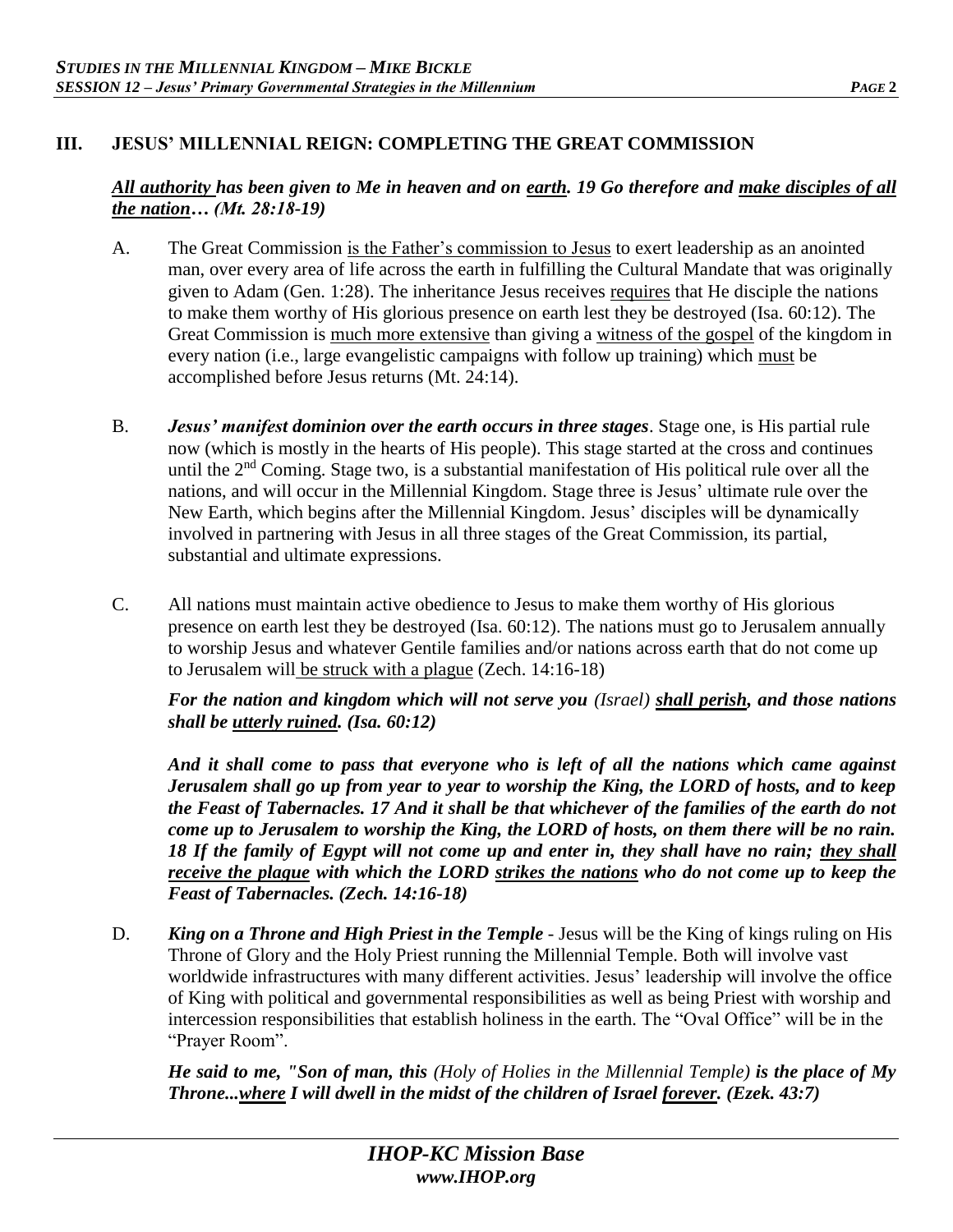E. *The Church (Temple) and State (Throne) become one –* Jesus' leadership will join together the offices of king and priest. He will bring peace or full integration of the two offices.

*He (Jesus) shall build the Temple (worship/intercession) of the LORD 13… and shall sit and rule on His Throne (political/governmental); so He shall be a priest on His Throne, and the counsel of peace shall be between them both. (Zech. 6:12-13)*

#### **IV. JESUS' RULE WILL PROGRESSIVELY INCREASE (EXPAND) OVER THE 1,000 YEARS**

*Of the increase (expansion) of His (Jesus') government and peace there will be no end, upon the Throne of David and over His kingdom, to order it and establish it with judgment and justice from that time forward, even forever. (Isa. 9:7)* 

- A. Jesus' rule gradually increases until all nations are discipled by His teachings and values including a release of the Holy Spirit's power and revelation. Resurrected saints will have a dynamic role with positions of government as will Millennial kings and angels. The increase will include building more and better infrastructure for every area of life.
- B. We can easily miss seeing the process involved as Jesus takes dominion over the earth. As Gentile believers, we do not naturally think of His humanity as a King in context to the natural conditions of the earth, rather we think of His rule in terms of His deity in the supernatural conditions of heaven.
- C. There will be a combination of supernatural power along with natural processes as God's dominion (authority) progressively affects every sphere of life (political, social, agricultural, economic, spiritual, educational, law enforcement, family, media, arts, technology, athletics, environment, social institutions, etc.). This increase will grow in capacity, quality and size, with diverse expressions including skill development and understanding.

#### **V. DAVID'S REVELATION OF THE MESSIANIC KING RULING BY INTERCESSION – PS. 2**

- A. Psalm 2 is the high water mark of David's eschatology. In this Psalm, he makes his clearest and most significant overview of the End-Times. For the premier End-Time chapters of other writers in Scripture see 2 Thess. 2 for Paul; 2 Pet. 3 for Peter; Rev. 12-14 or Rev. 19-21 for John; Dan 7 for Daniel and Deut. 30 for Moses.
- B. The nations defy God through history culminating at Armageddon (Ps. 2:1-3). Here, David prophesies the Armageddon Campaign with international hostility to God's people. This Psalm had a partial application in David's day and again in the early Church (Acts 4). The fullness of this prophecy involves the gathering of the most formidable resistance in world history to God's people. This coalition of unrighteous Gentile nations will be against the Father's choice of setting Jesus as a Jewish man, as King over all the Gentile nations of the earth (v. 6).

*Why do the nations rage, and the people plot a vain thing? 2 The kings of the earth set themselves, and the rulers take counsel together, against the LORD and against His Anointed, saying, 3 "Let us break their bonds in pieces and cast away their cords from us." (Ps. 2:1-3)*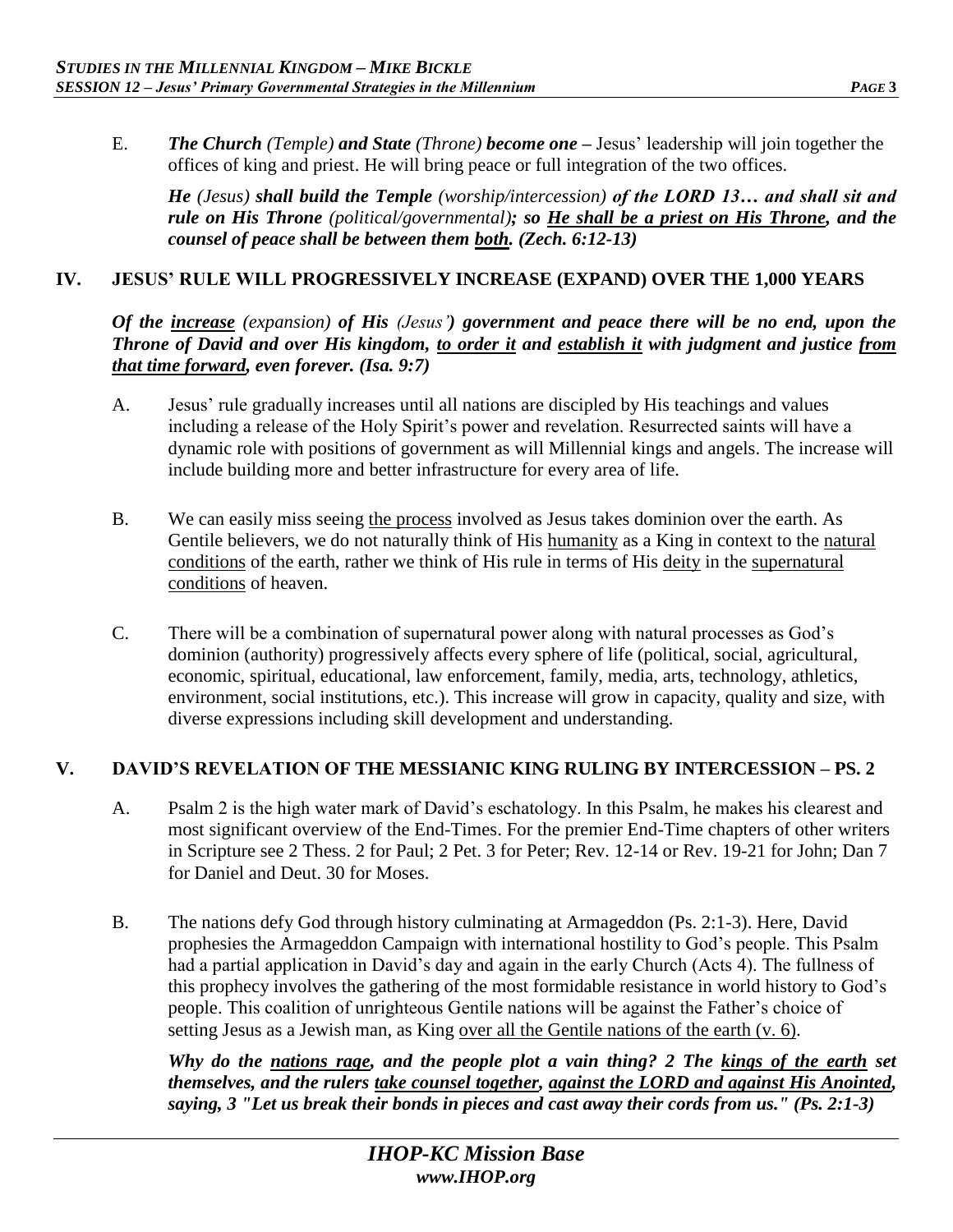- C. God mocks the nations who dare to oppose Him and Jesus (Ps. 2:4-6). The Father commits
	- Himself to intervene as He mocks (Isa. 40:17) this unprecedented worldwide build up of resources and military power and intelligence. The Father is determined to establish Jesus, as a Jewish King over all the Gentile nations (v. 6)

*He who sits in the heavens shall laugh; the LORD shall hold them in derision. 5 Then He shall speak to them in His wrath, and distress them in His deep displeasure: 6 "Yet I have set My King (Jesus) on My holy hill of Zion (Jerusalem after the Second Coming)." (Ps. 2:4-6)* 

D. David has a revelation of the Messianic King using intercession in taking possession of each area of each nation (including political, economic, spiritual, educational, military, agricultural, family, media, arts, technology, environment, social institutions, etc. (Ps. 2:7-9).

*"I will declare the decree: The LORD (Father) has said to Me (Jesus), 'You are My Son, today I have begotten You. 8 Ask of Me, and I will give You the nations for Your inheritance, and the ends of the earth for Your possession. 9 You shall break them with a rod of iron; You shall dash them to pieces like a potter's vessel.'" (Ps. 2:7-9)*

- 1. David's revelation of the Messianic King using intercession. In Psalm 2:7, David makes one of the most important statements about Jesus' method for world government. Jesus will rule by making decrees that the Father gave Him and by interceding in the will of the Father.
- 2. I will declare the decree the implications are vast. This is Jesus' method of governing now and forever.
- 3. Through intercession, Jesus will break and dash every institution on the planet that does not righteously line up with His Father's agenda.
- E. *Jesus mentioned 5 categories of truth that He declares both to God and to man*. First, He is God's Son (spiritual identity). Second, that He is begotten (divine and human). Third, that He uses intercession as His primary means of government. Fourth, that the nations are His inheritance that must be possessed and fifth, that He will break and dash all resistance. These five decrees are made by Jesus and His governmental administration now and in eternity and can be made by singing and/or speaking.

# **VI. THE TRINITARIAN DYNAMIC OF INTERCESSION IN CREATION**

A. The intercessory dynamic within the Trinity in creation (Gen. 1).

*In the beginning God created the heavens and the earth. 2 The earth was without form, and void...and the Spirit of God was hovering over the face of the waters. 3 Then God said, "Let there be light"; and there was light. (Gen 1:1-3)* 

1. The Father thoughts (plans) and power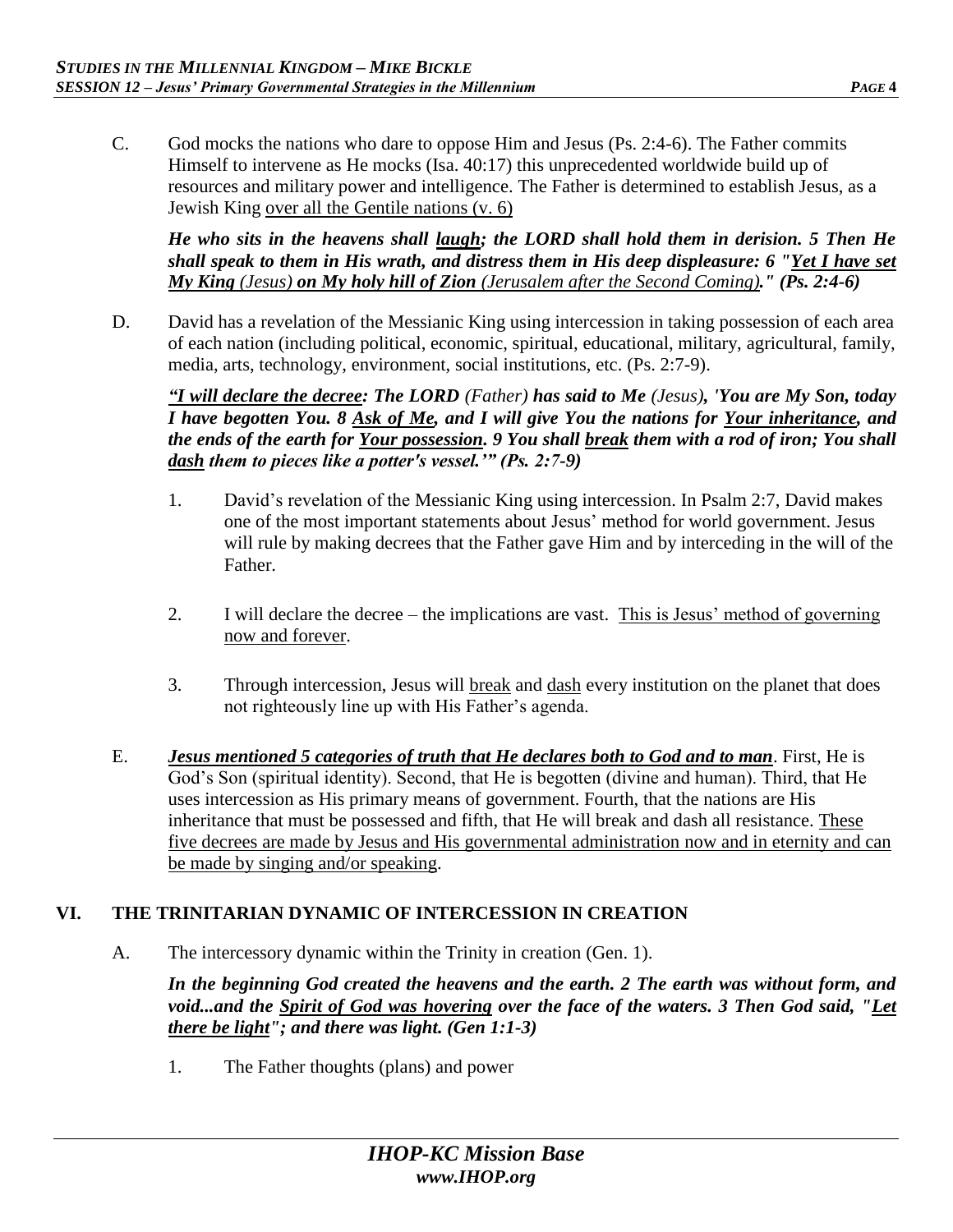- 2. The Son articulation of the Father's thoughts (plan).
- 3. The Holy Spirit's release of power in response to the Son speaking the Father's word.
- B. The principle of intimate partnership within the Trinity is seen when Jesus spoke to release the Father's into the earthly realm in union with the Holy Spirit (Gen 1:3, 9, 11, 15, 24, 30).

*In the beginning God created the heavens and the earth. 2 The earth was without form, and void; and darkness was on the face of the deep. And the Spirit of God was hovering over the face of the waters. 3 Then God said, "Let there be light"; and there was light. (Gen 1:1-3)* 

*God said, "Let the waters under the heavens be gathered together...and it was so. (Gen. 1:9)* 

*God said, "Let the earth bring forth grass...and it was so. (Gen. 1:11)* 

*God said, "Let there be lights in the...heavens to divide the day from night; and let them be for signs and seasons...15 and let them be for lights...on the earth"; and it was so. (Gen. 1:14-15)* 

*God said, "Let the earth bring forth...the beast of the earth...and it was so. (Gen. 1:24)* 

## **VII. JESUS AS GOD'S INTERCESSORY ORACLE: CREATING, SUSTAINING AND RULING**

A. Jesus is identified as the creator who spoke and said, "let there be light" in Gen. 1. *For by Him (Jesus) all things were created...in heaven and that are on earth. (Col. 1:16)* 

*God has…spoken to us by His Son...through whom also He made the worlds. (Heb. 1:2)*

B. The Father has deep thoughts (plans) burning in His heart. Jesus gives voice to those thoughts. When He articulates them, He functions as the Living Word of the Father.

*In the beginning was the Word, and the Word (Jesus as the intercessory oracle), was with God, and the Word was God. 2 He was in the beginning with God. 3 All things were made through Him (Jesus as the intercessory oracle), and without Him nothing was made that was made. (Jn. 1:1-3)* 

- C. The Father has many thoughts that have never been spoken. He as chosen Jesus to speak His thoughts and thus to bring them into existence under His authority. When Jesus declared the Father's thoughts in Gen. 1, it resulted in creating the heaven and the earth. Jesus is the "spoken Word" that brings God's private thoughts into existence in the natural world. Because of this, John called Jesus the Word that was with God the Father.
- D. When Jesus declared the Father's thoughts, God's creative power was released. In this way, Jesus created by declaring "intercessory decrees" that He received from the Father. By declaring the Father's decrees, He both creates, and then sustains (governing) everything under the Father.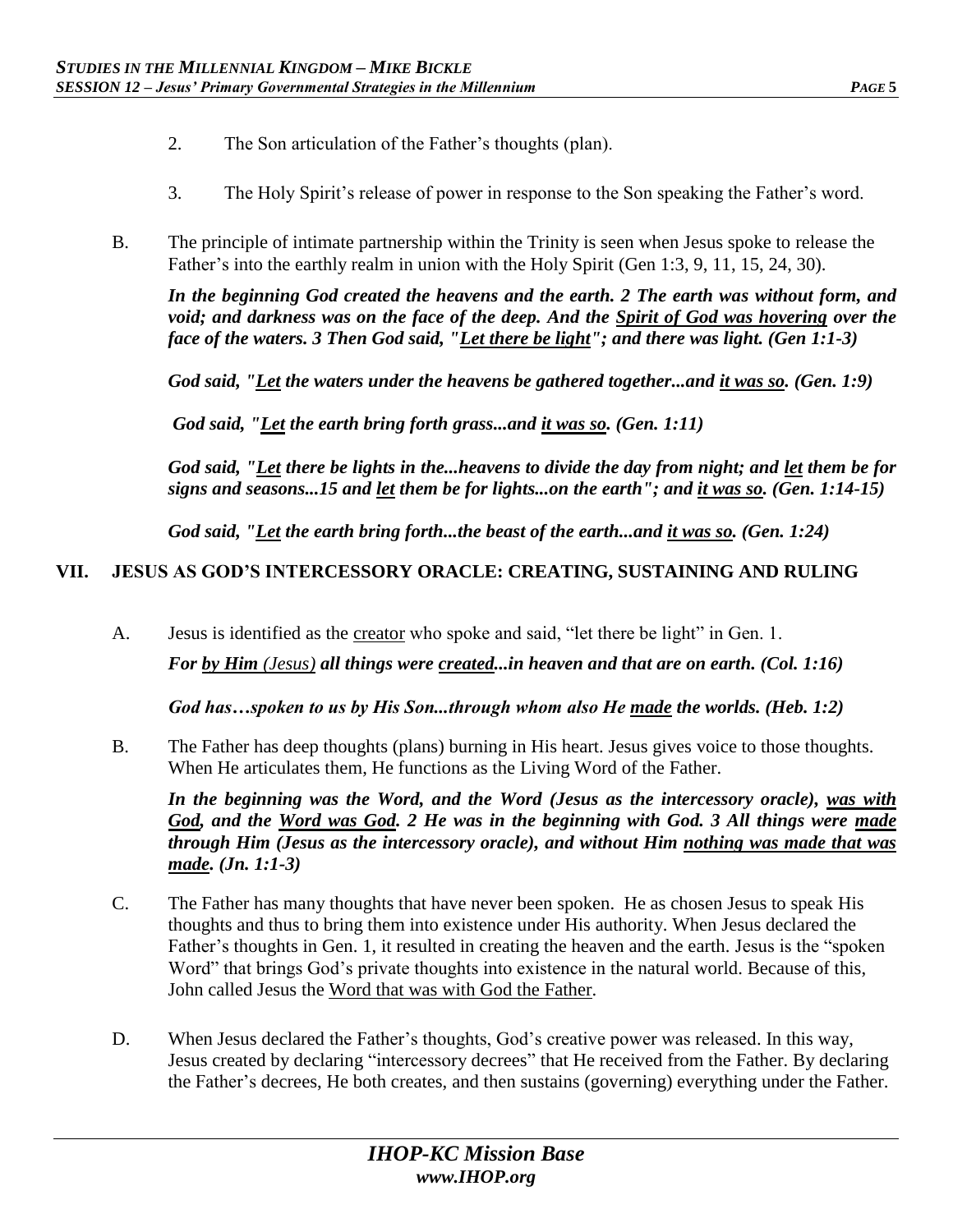- E. Thus, Jesus function as a *"powerful intercessory oracle"* in perfect unity with the Father's heart. In other words, Jesus releases the Father's power in the earthly realm in context to the spirit of prayer that flows through Him.
- F. Jesus expressed Himself as an "intercessory oracle" as creator (Gen 1:3, 9, 11, 15, 24, 30).
- G. Jesus manifests His power in the earthly realm (in time and eternity) in living before the Father with intercessory authority as the "The Word or The Logos."

*By the word of the LORD the heavens were made, and all the host of them by the breath of His mouth. (Psalm 33:6)* 

H. Jesus sustains, upholds or holds together the created order by speaking the word to the Father (intercession).

*Who being the brightness of His glory...and upholding all things by the word of His power (Heb. 1:3)* 

*He (Jesus) is before all things, and in Him all things consist (hold together: NIV, NAS, RSV). (Col. 1:17)*

*The 24 elders...worship Him...saying: 11 "You are worthy, O Lord (Father), to receive glory and honor and power; for You created all things, and by Your will they exist and were created." (Rev. 4:10-11)* 

I. Based on Jesus' passion for partnership with His people, I think that Jesus may have an "intercessory worship network" (heaven and earth and through all eternity) consisting of saints and angels that partner with Him in governing (sustains/upholding) all that He created by the word of His power.

## **VIII. DECLARING GOD'S DECREES (INTERCESSORY WORSHIP)**

- A. Jesus' rules the universe by an "intercession based government." The simple statement, "I declare the decree of the Lord" is the tool that God uses to transform the human race and to unify it to Him and to one another. This declaration can be both singing and speaking.
- B. Jesus declares the decree in 2 directions as His method of extending His rule under His Father's authority.
	- 1. First, He declares it to God this is called intercession.
	- 2. Second, He declares it to people this is called preaching.
	- 3. Jesus' decrees were directed vertically to God and then horizontally to men.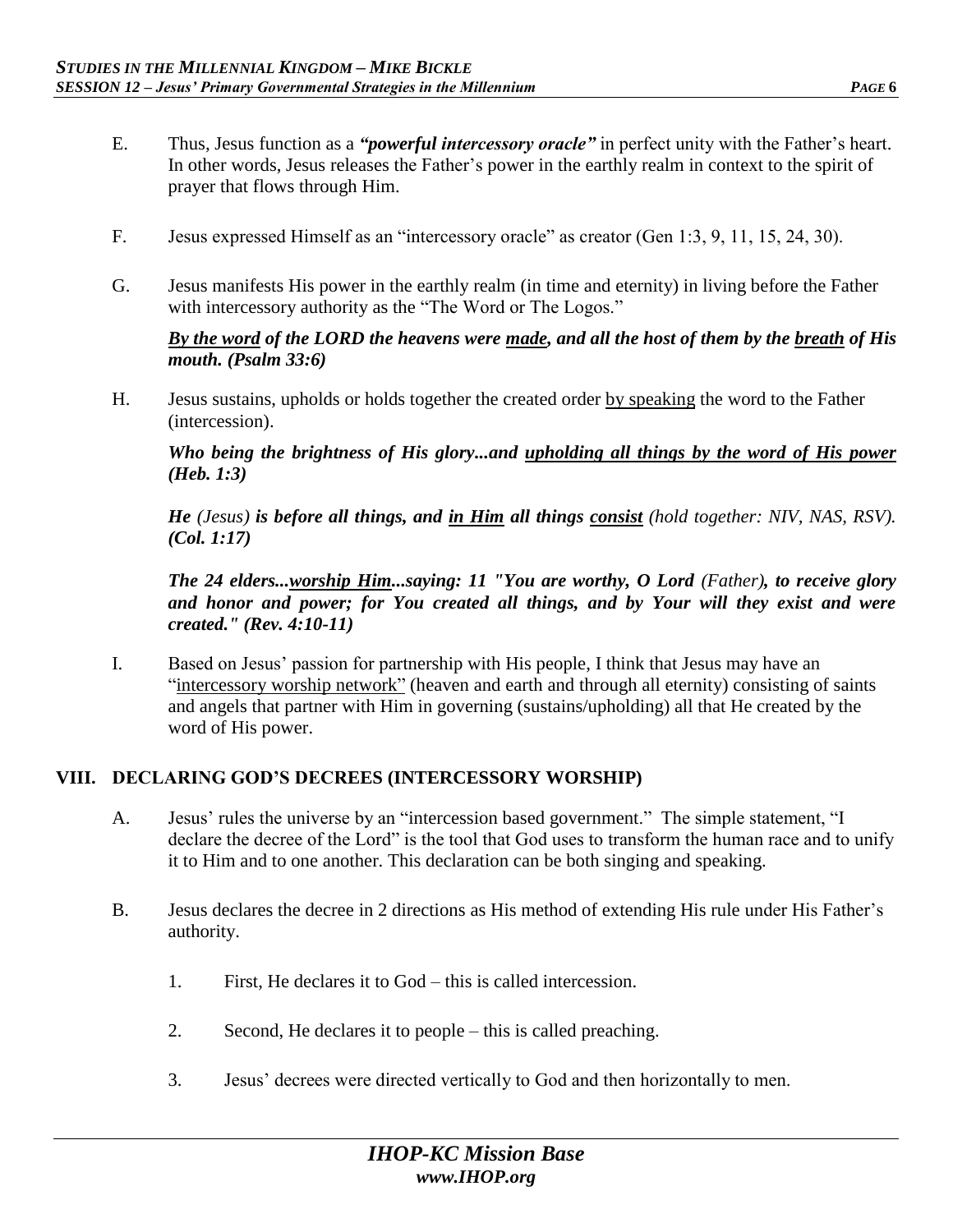4. The revivalist of old would commonly say, "We must first talk to God about men before we talk to men about God."

#### **IX. THE MYSTERY AND MAJESTY OF INTERCESSION**

- A. The mystery and majesty of intercession is revealed by the fact that Jesus uses it to govern under the Father's authority.
- B. This is the primary principle in all His co-workers who rule in partnership with Him now and forever. In other words, the possession of the Millennial earth will come under Jesus' possession, area by area, city by city only as Jesus and the company of His Millennial rulers ask the Father to release it. Jesus' possession of the earth is progressive and is dynamically related to the prayer of the leadership (and all others as well) during the Millennial Kingdom.
- C. Dan. 4:13, 17, 23-24 the angels are watchers that fulfill God's decrees.

*"I saw in the visions of my head while on my bed, and there was a watcher, a holy one, coming down from heaven. (Dan. 4:13)* 

*This decision is by the decree of the watchers, and the sentence by the word of the holy ones, that the living may know that the Most High rules in the kingdom of men...(Dan. 4:17)* 

*Inasmuch as the king saw a watcher, a holy one, coming down from heaven and saying, 'Chop*  down the tree and destroy it, but leave its stump and roots in the earth...let it be wet with the *dew of heaven, and let him graze with the beasts of the field, till 7 times pass over him'; 24 this is the interpretation, O king, and this is the decree of the Most High... (Dan. 4:23-24)* 

#### **X. WHY INTERCESSION AS THE MEANS OF PARTICIPATING IN GOVERNMENT**

- A. *Intercession causes us to internalize God's Word* and ideas by saying them back to Him many times throughout our life in time an eternity. This is why spontaneous singing is so effective. Each time we say what God thinks and says, *it marks our mind and spirit and changes us*.
- B. *Why? Because the Father's words are spirit and life (Jn. 6:63)*. They are the vehicle that caries and imparts the life of God. When those words are in our being and we speak them with our mouths, the life of God touches us as well as the environment and the spiritual realm of which we speak it into.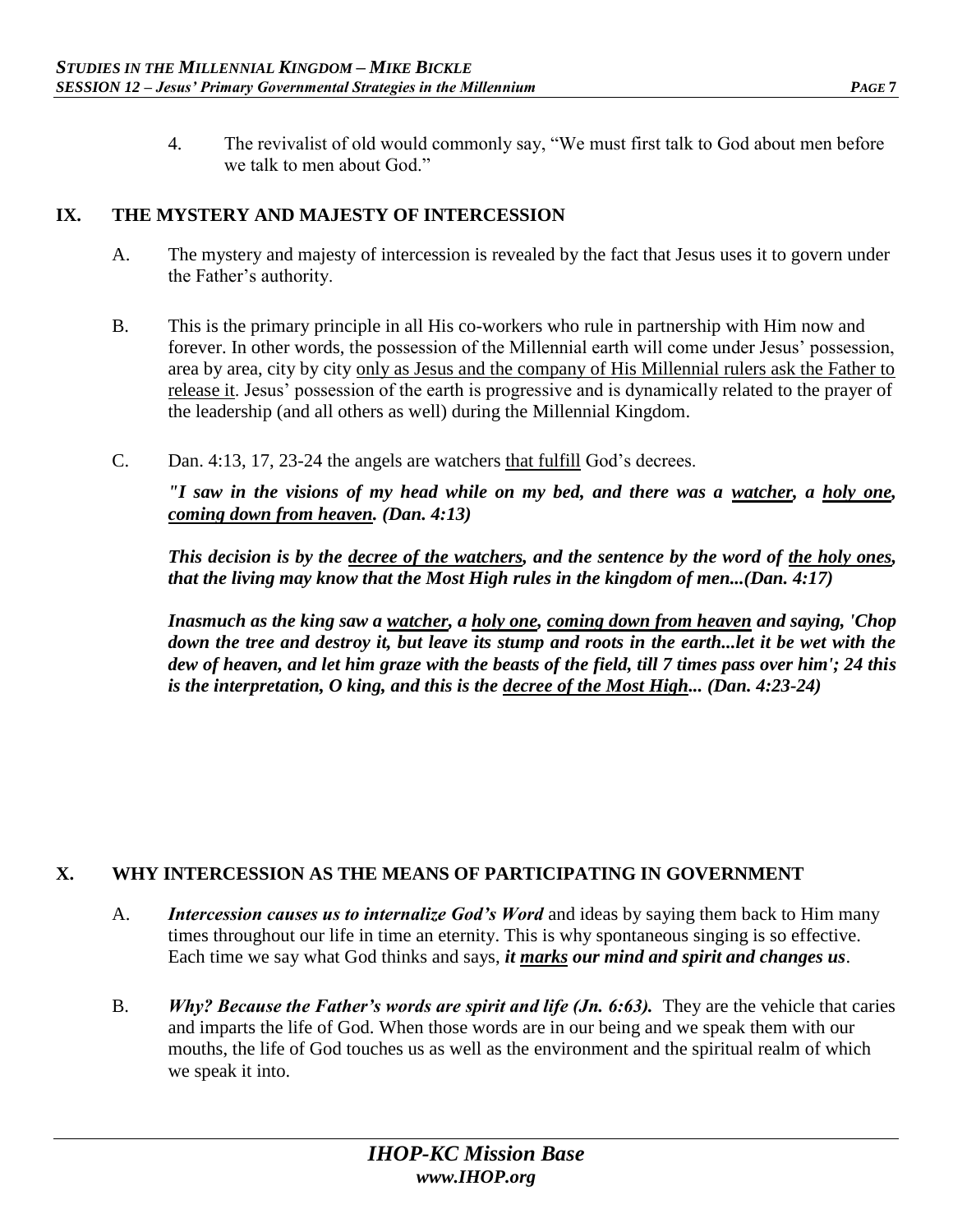- C. Intercession is a brilliant strategy for government because it draws us into intimacy and then humbles, transforms and unifies the people who will bear God's governmental authority.
- D. It is an amazing strategy of God because in this, God's mind and heart progressively dominates and saturates the human mind and the human heart. By simply declaring what is God's heart it progressively dominates our hearts so God conquers us while using us to govern His universe through this method.
- E. "I will declare the decree" as our most significant expression of government leads us to a progressive, perpetual, protective renewing of our mind while in the act of governing the universe and partnering with God. It results in **Jn. 17:23** that we are perfected in unity together and with God, simply by our inner man being renewed or changed line by line like the rewriting of code, thousands and thousands of times in this age and then countless millions in the age to come. It is the same process that God uses.
- F. The simplicity of this methodology of God, this sovereignly chosen method is easily missed. Within God's order through this simple edict of declaring the decree of the Lord, God's government merges together with unity and intimacy with His heart and with one another. Government, intimacy and community are the net result of God ruling everything through each individual simply declaring God's mind back to God and then to His people as it transforms the vessel who is declaring it unifying them to God and to the other people.
- G. Jesus said that the Father's word was abiding in Him and that the Father's word should abide in us which is, in essence, the fuel for intercession. It is the speaking of the Word that abides in our heart. (Jn. 5:39; 8:31-32; 15:7) Jesus spoke about the need of the Word abiding in us. The Father's Word abides in us as it was abiding in Jesus.
- H. Jesus said, "The truth will set you free" (Jn. 8:32). The truth renews or releases the life of God wherever it is spoken whether inside of us or external. Our spirit comes into contact with the words of spirit and life when we speak them in intercession.

## **XI. THE INTERCESSORY ROD OF JESUS' MOUTH**

A. Jesus will rule through speaking to the Father in intercession (called the rod of His mouth). This rod of His mouth is what He strikes the earth with. It is the same rod that He used in Gen. 1 when He said, "Let it be" as He created the earth. It is a direct parallel to the rod of Moses that struck the earth in judgment. The rod of His mouth (Rev. 19:15; 12:5; Ps. 2:7, 9; 110:2; Isa. 11:4; Eph. 6:17-18; Rev. 2:27 with saints).

*He shall strike the earth with the rod of His mouth, and with the breath of His lips He shall slay the wicked. (Isa. 11:4)* 

*The LORD shall send the rod of Your strength out of Zion. Rule (bring dominion and government to the Millennial earth) in the midst of Your enemies! (Ps. 110:2)*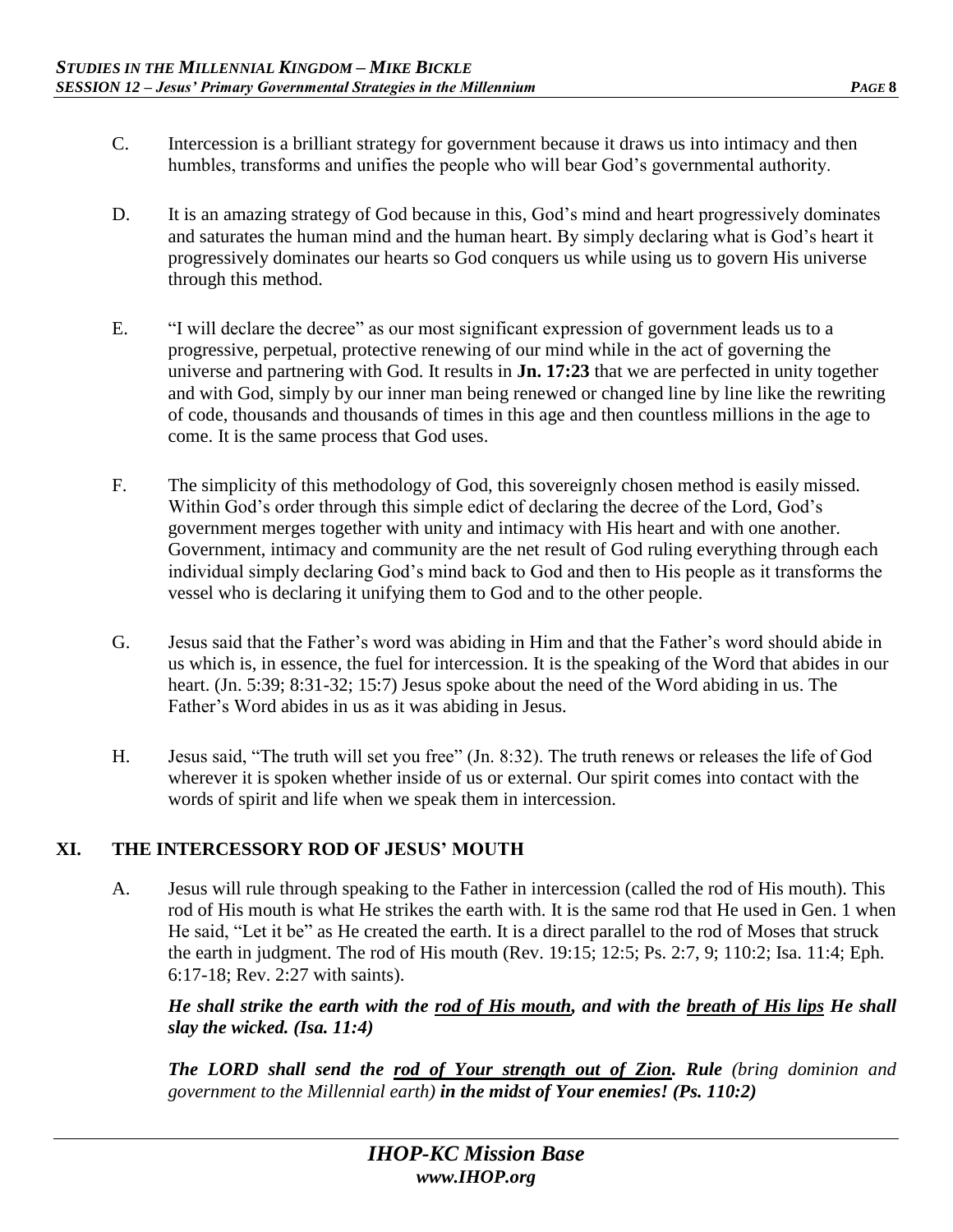*She (Israel) bore a male Child (Jesus) who was to rule all nations with a rod of iron. (Rev. 12:5)* 

*LORD has said to Me (Jesus), "You are My Son…8 Ask of Me…9 You shall break them with a rod of iron (Ps. 2:7-9)* 

*He (the overcoming believer) shall rule them with a rod of iron... (Rev. 2:27)* 

B. The sword from His mouth is another term for releasing God's power through His words.

*Out of His mouth goes a sharp sword, that with it He should strike the nations. He Himself will rule them with a rod of iron. (Rev. 19:15)* 

*The sword of the Spirit which is the word of God (Eph. 6:17)* 

C. Note that Jesus strikes the earth with the rod of His mouth and the sharp sword of His mouth which refer to the Father's power being released through Jesus' words.

*Out of His mouth goes a sharp sword, that with it He should strike the nations. (Rev. 19:15)* 

*He shall strike the earth with the rod of His mouth (Isa. 11:4)* 

D. Jesus blowing on His enemies to slay them. The breath of Jesus' mouth is another way of expressing how Jesus' releases God's power through His words. The Holy Spirit is hovering over the earth waiting the to release God's power when Jesus speaks the Father's word. Jesus will blow on His enemies as He blew on the apostles after the resurrection to release the Spirit.

*By...the breath of His lips He shall slay the wicked. (Isa. 11:4)* 

*The lawless one (Antichrist) will be revealed whom the Lord will consume with the breath of His mouth. (2 Thes. 2:8)* 

*He breathed on them, and said to them, "Receive the Holy Spirit." (Jn. 20:22)* 

*God formed man of the dust of the ground, and breathed into his nostrils the breath of life; and man became a living being. (Gen. 2:7)* 

#### **XII. JESUS' LEADERSHIP THROUGH ETERNITY OPERATES BY INTERCESSION**

*Therefore He is also able to save to the uttermost those who come to God through Him, since He always lives to make intercession for them. (Heb. 7:25)* 

*Christ…at the right hand of God, who makes intercession for us. (Rom. 8:34)*

*For Christ...entered...into heaven itself, now to appear in the presence of God for us (Heb. 9:24)* 

#### **XIII. THE GOVERNMENT IN HEAVEN OPERATES BY INTERCESSION FOREVER**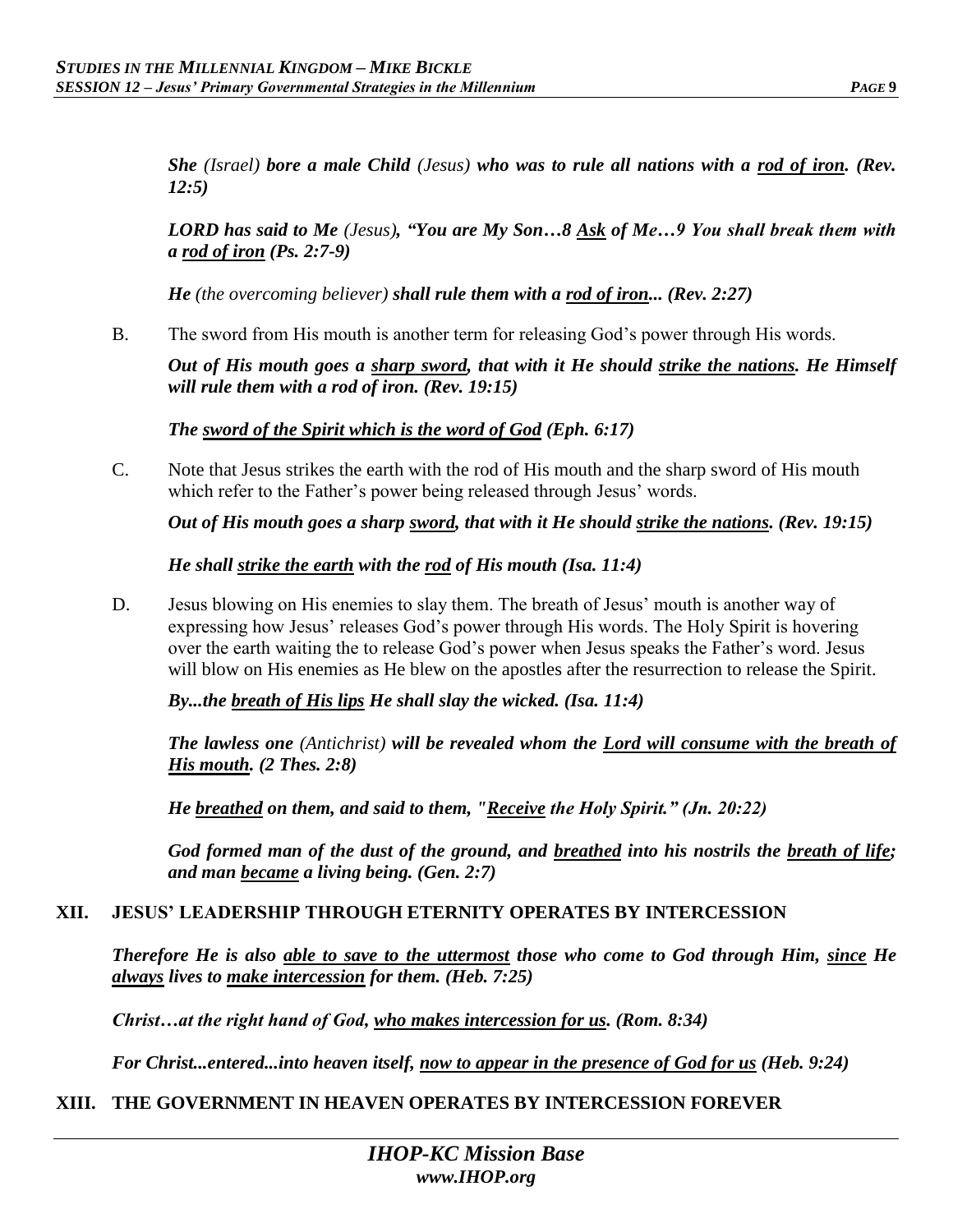A. The Holy Spirit is the great intercessor on the earth and in heaven.

*The Spirit also helps in our weaknesses. For we do not know what we should pray for as we ought, but the SPIRIT HIMSELF MAKES INTERCESSION FOR US with groanings which cannot be uttered. (Romans 8:26)*

*The Spirit and the Bride say, "Come!" (Rev. 22:17)*

*I will pour on...the inhabitants of Jerusalem the Spirit of grace and supplication...(Zech. 12:10)* 

*I will pour out My Spirit on all flesh…32 it shall come to pass that whoever calls on the name of the LORD shall be saved...(Joel 2:28, 32)* 

B. The highest ranking vessels in heavenly government (4 creatures and 24 elders) live before the Father in intercessory worship.

*The 4 living creatures…do not rest day or night, saying: "Holy, holy, holy, Lord God Almighty, who was and is and is to come!" (Rev. 4:8) house of prayer: the governmental center of the Millennial earth* 

#### **XIV. JESUS RULES BY THE SPIRIT OF PRAYER IN THE MILLENNIAL KINGDOM.**

A. *King on a Throne and High Priest in the Temple* - Jesus will be the King of kings ruling on His Throne of Glory and the Holy Priest running the Millennial Temple. Both will involve vast worldwide infrastructures with many different activities. Jesus' leadership will involve the office of King with political and governmental responsibilities as well as being Priest with worship and intercession responsibilities that establish holiness in the earth. The "Oval Office" will be in the "Prayer Room".

*He said to me, "Son of man, this (Holy of Holies in the Millennial Temple) is the place of My Throne...where I will dwell in the midst of the children of Israel forever. (Ezek. 43:7)* 

*Jesus went into the Temple of God...and overturned the tables of the money changers...13 He said to them, "It is written, 'My House (Jerusalem Temple) shall be called a House of Prayer,' but you have made it a 'den of thieves.'" 14 Then the blind and the lame came to Him in the temple, and He healed them. (Mt. 21:12-14)* 

B. Jesus' main sphere of leadership will be in governing from the Temple of glory. Jesus' Temple on the holy Mountain is called the House of Prayer. The Millennial Temple was revealed to Zechariah, Isaiah and Ezekiel as functioning as a House of Prayer. Jesus called the temple, (which has continuity with the Millennial Temple), the House of Prayer.

*Even them (Gentiles) I will bring to My holy Mountain (Millennial Temple), and make them joyful in My House of Prayer....for My House shall be called a House of Prayer for all nations." (Isa. 56:7)*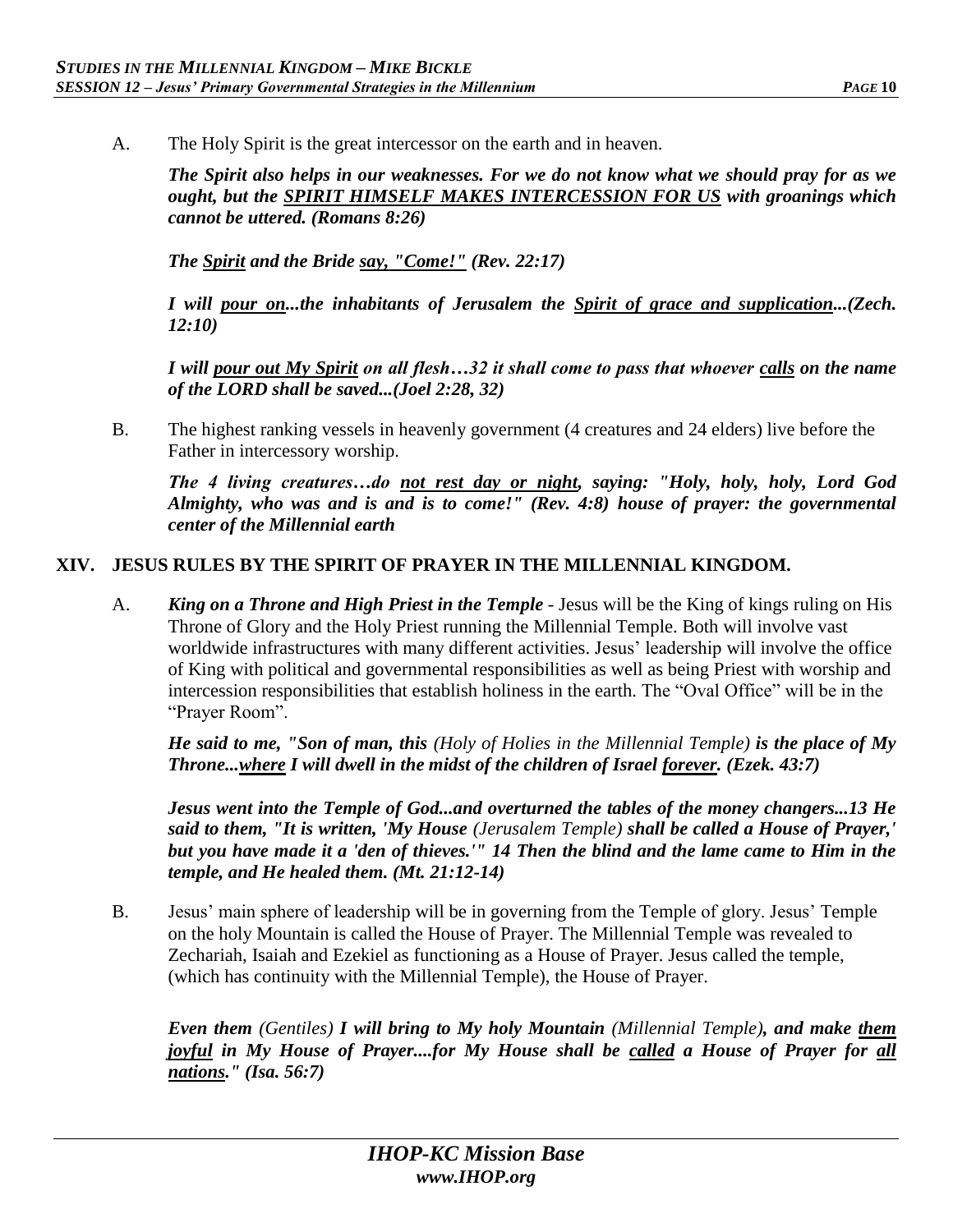C. Jesus was consumed with zeal for the temple. He knew the temple would be torn down (Mt. 24:2). His zeal was for the Millennial temple.

*His disciples remembered that it was written, "Zeal for Your house has eaten Me up." (Jn. 2:17)* 

- D. Jesus identified the Temple as God's House the prophesied that the Temple would be called (by God, man and angels) the House of Prayer for all nations. The Throne of Jesus is in the Temple which is focused on prayer of all nations as the primary way in which Jesus governs all nations.
- E. *The Church (Temple) and State (Throne) become one –* Jesus' leadership will join together the offices of king and priest. He will bring peace or full integration of the two offices.

*He (Jesus) shall build the Temple (worship/intercession) of the LORD 13… and shall sit and rule on His Throne (political/governmental); so He shall be a priest on His Throne, and the counsel of peace shall be between them both. (Zech. 6:12-13)*

F. Jesus' primary mode of government will be intercession that He leads from the Millennial Temple. His Throne is in His Temple.

*He (Jesus) shall build the Temple of the LORD...and shall sit and rule on His Throne; so He shall be a priest on His Throne..." (Zech. 6:13)* 

*Jerusalem shall be called The Throne of the LORD, and all the nations shall be gathered to it, to the name of the LORD, to Jerusalem. (Jer. 3:17)* 

G. Jesus is a King (ruler of the earth on a Throne) and Priest (worship/intercession in the Temple) after the order of Melchizedek.

*The LORD (Father) has sworn…, "You (Jesus) are a priest forever according to the order of Melchizedek (King)." 5…He shall execute kings (a political function) in the day of His wrath. 6 He shall judge among the nations, He shall fill the places with dead bodies, He shall execute the heads of many countries. (Ps. 110:4-6)* 

- 1. The essence of the Melchizedek priesthood is government through the priesthood ministry of worship and intercession. In other words, it joins together the government of he King and the worship and intercession of the Priest.
- 2. It releases government through the priestly function. This merges government with intimacy and community and is the premier activity of the saints in time and eternity.
- H. The capital of the Millennial earth is the house of prayer in the Jerusalem Temple. The governmental center of the Millennial earth is the Jerusalem Temple in a dynamic convergence with the New Jerusalem where Jesus' Throne on earth and heaven are unified. As the Throne of the Father is surrounded by prayer and worship (Rev. 4-5), so will Jesus' Throne of glory on earth be.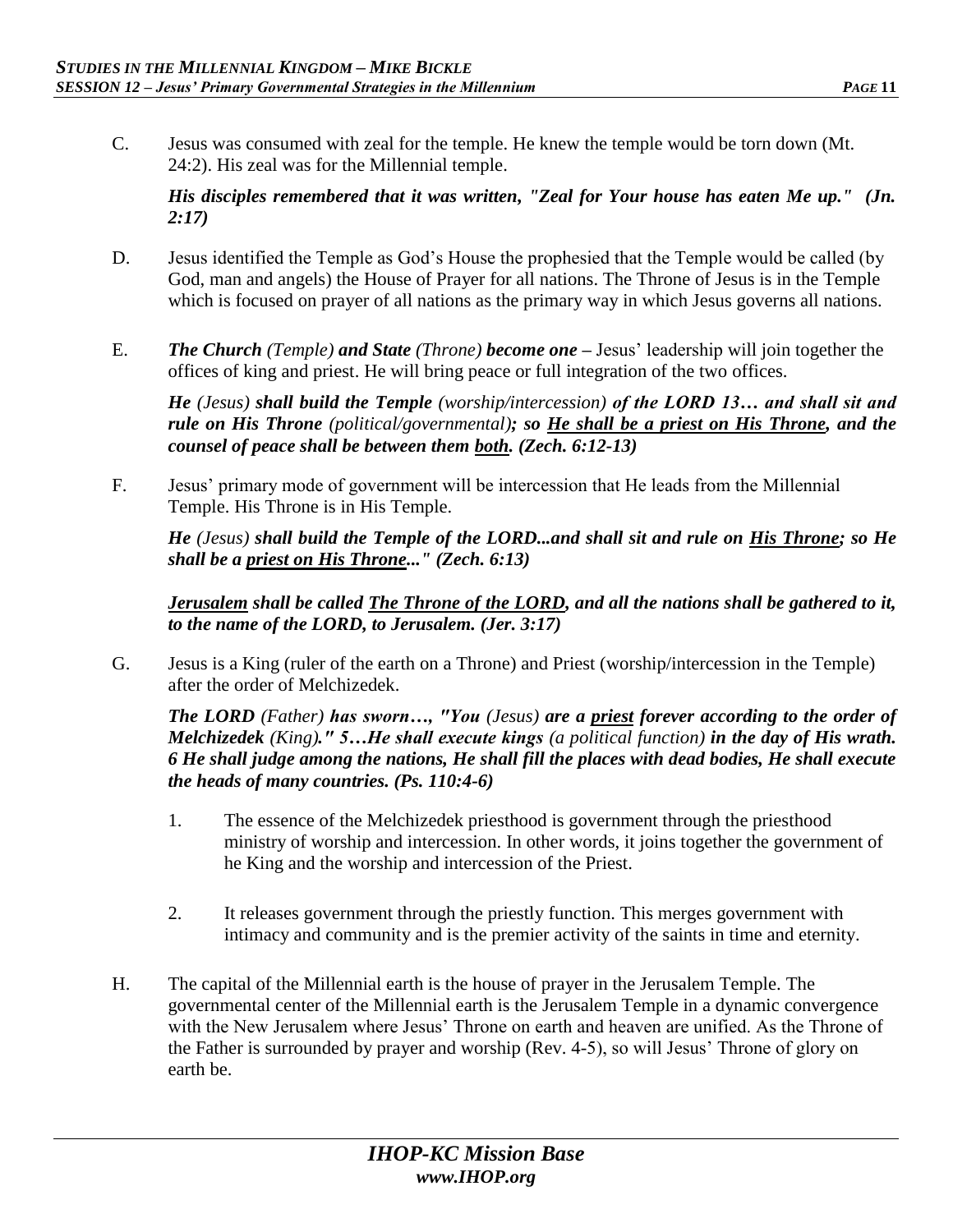I. Continual intercession to the Father will be made to bless Jesus as the human leader who is called to bring the earth under God's dominion.

## *He (Jesus) shall live; and the gold of Sheba will be given to Him; prayer also will be made for Him continually, and daily He shall be praised. (Ps. 72:15)*

- 1. Believers will pray to Him as well as pray for Him in His human responsibility.
- 2. As Jesus interceded to the Father in the process of creation and during His ministry at His first coming and as the angels strengthened Jesus, so also, there will be a dimension in which Jesus as the Son of David is blessed as prayer to the Father is made continually for Him.
- J. Everything in Jesus' Throne of Glory will enhance prayer and worship in all who enter it.

*And in His Temple everyone says, "Glory!" (Ps. 29:9)* 

# **XV. JESUS' PRIMARY GOVERNMENTAL STRATEGY IN THE MILLENNIUM**

- A. The prayer movement in that hour will consist of the intercession of Jesus and the Holy Spirit combined with the worship and prayers of saints on the Millennial earth with worship and prayer of saints and angels in the New Jerusalem.
- B. He will build a "network" of houses of prayer and will cultivate the spirit of prayer in His governmental leaders from all over the earth. Thus, all the governmental leaders of the earth will encounter the Father through prayer and worship regularly.
- C. Jesus will mobilize believers in the Millennium to prayer for Jesus' government (capital in Jerusalem) to go forth until it possesses every sphere of life. This will be so dynamic that the Gentile nations will be filled with gratitude for this government, thus, Jerusalem will be praised across the whole earth.

*I have set watchmen on your walls, O Jerusalem; They shall never hold their peace day or night. You who make mention of the LORD, do not keep silent, 7 and give Him no rest till He establishes and till He makes Jerusalem a praise in the earth. (Isa. 62:6-7)* 

D. Jesus will mobilize Jewish believers in the Millennium to prayer for the restoration of Israel.

*Thus says the Lord GOD: "I will also let the house of Israel inquire of Me to do this for them: I will increase their men like a flock. (Ezekiel 36:37)*

*Ask the LORD for rain in the time of the latter rain. The LORD will make flashing clouds; He will give them showers of rain, grass in the field for everyone. (Zech. 10:1)* 

E. Isaiah prophesied of prayer that releases Jesus' judgments and deliverances in Jerusalem related to His Second Coming.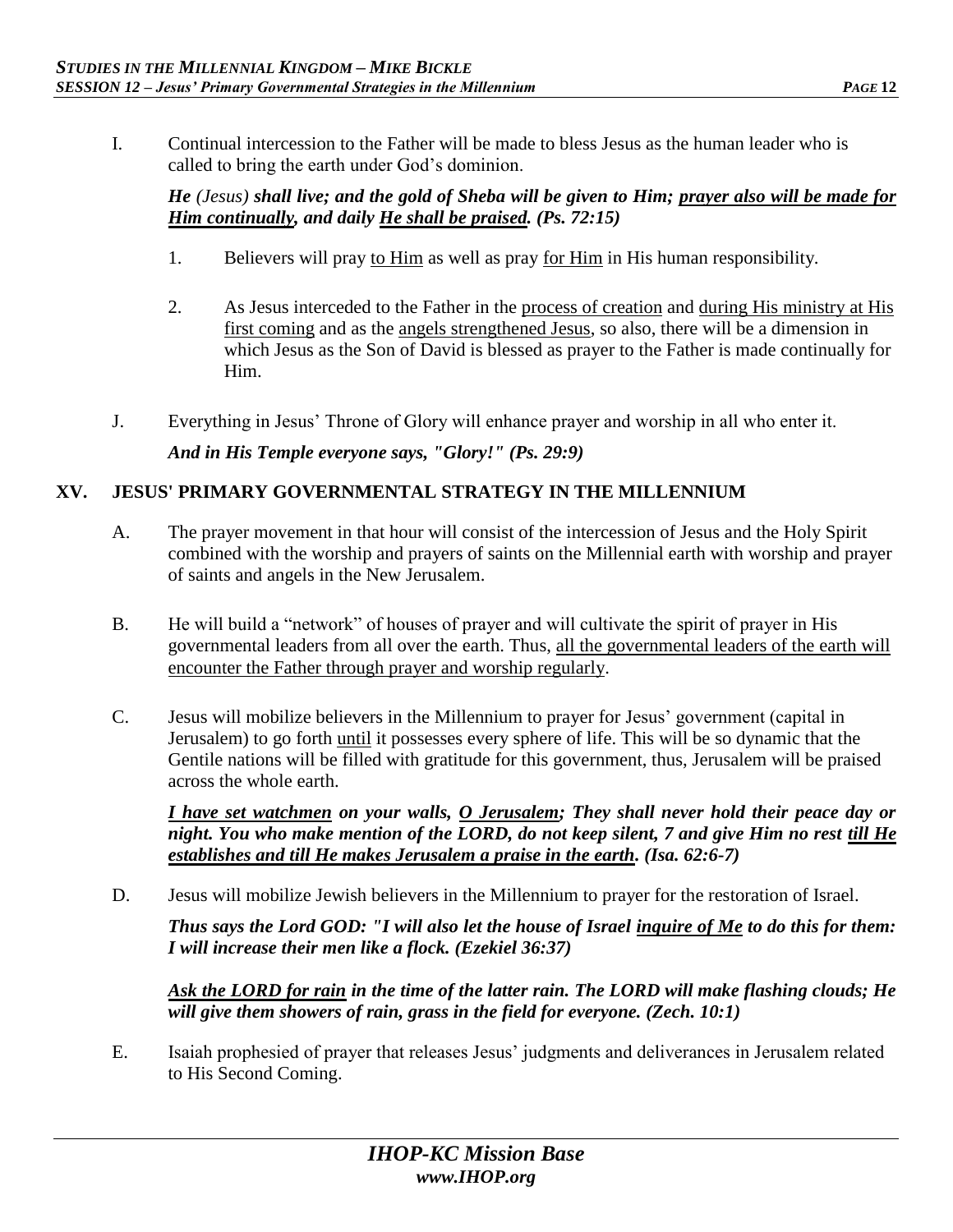*Therefore the LORD will wait, that He may be gracious to you; and therefore He will be exalted, that He may have mercy on you. For the LORD is a God of justice; blessed are all those who wait for Him. 19 For the people shall dwell in Zion at Jerusalem; You shall weep*  no more. He will be very gracious to you at the sound of your cry; when He hears it, He will *answer you. 20 And though the Lord gives you the bread of adversity and the water of affliction...your eyes shall see your teachers. 21 Your ears shall hear a word behind you, saying, "This is the way, walk in it," Whenever you turn to the right hand or whenever you turn to the left. 22 You will also defile the covering of your graven images of silver..." (Isa. 30:18-22)* 

F. The Gentile nations will go up to the "Jerusalem IHOP" to learn about prayer so that they can go home and exercise governmental authority through what was imparted to them in Jerusalem.

*Peoples (Gentiles) shall yet come, inhabitants of many cities; 21 The inhabitants of one city shall go to another, saying, "Let us continue to go and pray before the LORD, and seek the LORD of hosts. I myself will go also." 22 Yes, many peoples and strong (Gentile) nations shall come to seek the LORD of hosts in Jerusalem, and to pray before the LORD.' 23 "Thus says the LORD of hosts: 'In those days ten men from every language of the (Gentile) nations shall grasp the sleeve of a Jewish man, saying, "Let us go with you, for we have heard that God is with you (in blessing)." (Zech. 8:20-23)* 

- 1. The spirit of prayer and worship will be the chief issue of government on earth to release the Deut. 28 prosperity to their nations.
- 2. The measure of the quality of life in their nation will be released to their authority in intercession. The measure in which they disperse knowledge and wisdom will be given to the nations in context to this spiritual atmosphere.
- G. Jesus will mobilize Gentile believers in the Millennium to prayer from Jerusalem.

*Also the sons of the foreigner (Gentiles) who join themselves to the LORD...7 Even them I will bring to My holy mountain, and make them joyful in My House of prayer....for My House shall be called a House of prayer for all nations." 8 The Lord GOD, who gathers the outcasts of Israel, says, "Yet I will gather to him others besides (Gentiles) those who are gathered to him." (Isa. 56:6-8)* 

H. Formerly hostile Gentile nations must come to Jerusalem to worship and prayer. Obedience to this will be mandatory affecting the rain fall (agriculture) in their nations. All hostile Gentile nations especially that disobey this will receive a plague sent from God.

*It shall come to pass that everyone who is left of all the nations (Gentiles) which came against Jerusalem shall go up from year to year to worship the King, the LORD of hosts, and to keep the Feast of Tabernacles. 17 It shall be that whichever of the families of the earth do not come up to Jerusalem to worship the King, the LORD of hosts, on them there will be no rain. 18 If the family of Egypt will not come up and enter in, they shall have no rain; they shall receive the plague with which the LORD strikes the nations who do not come up to keep the Feast of Tabernacles. (Zech. 14:16-18)*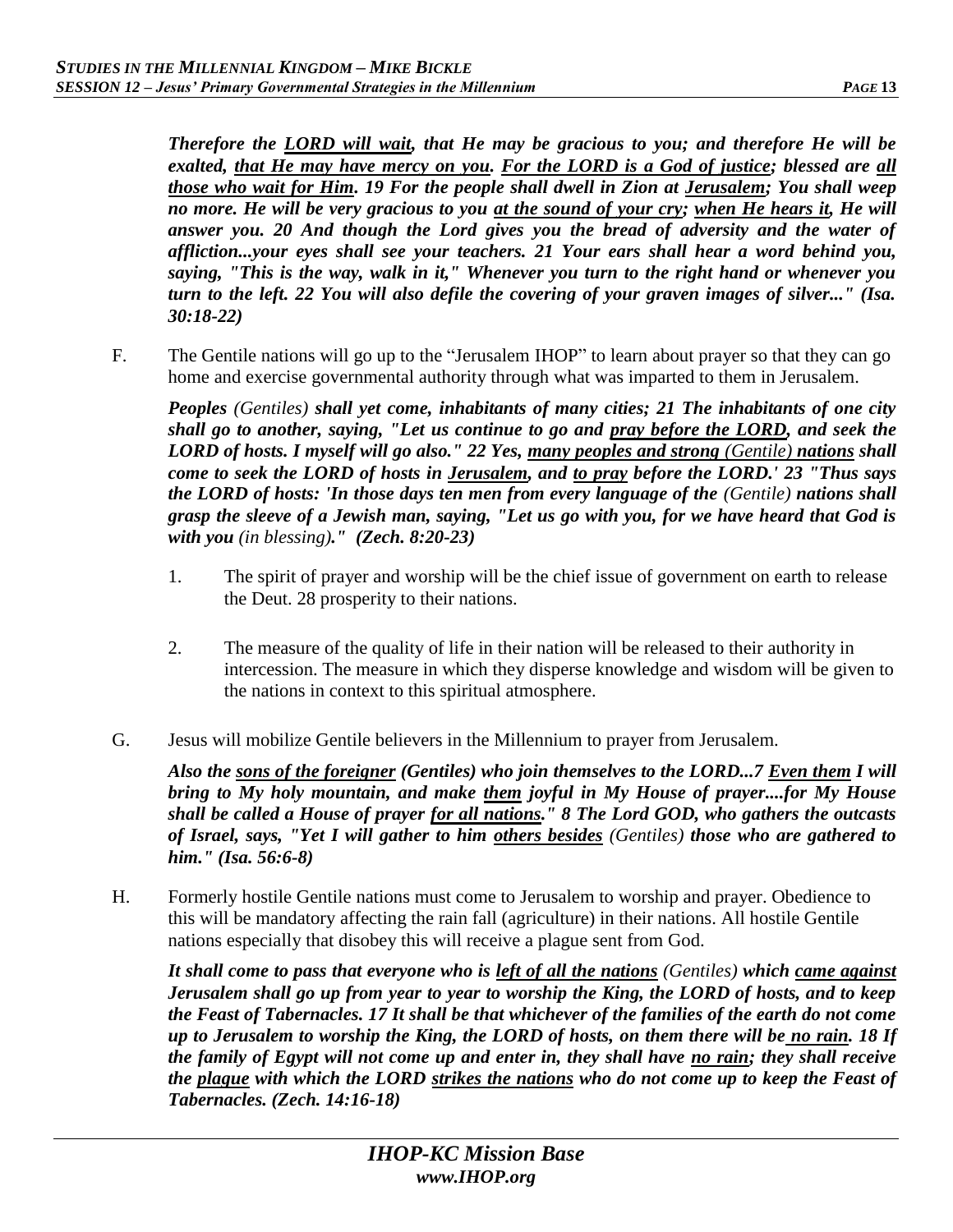I. The Millennial prayer movement will release Jesus' judgments through the earth.

*Let the high praises of God be in their mouth, and a two-edged sword in their hand, 7 to execute vengeance on the nations, and punishments on the peoples; 8 to bind their kings with chains, and their nobles with fetters of iron; 9 to execute on them the written judgment-- this honor have all His saints. Praise the LORD! (Ps. 149:6-9)* 

*Behold, the name of the LORD comes from afar, burning with His anger...His lips are full of indignation, and His tongue like a devouring fire. 28 His breath is like an overflowing stream...to sift the nations...29 You shall have a song...and gladness of heart...to come into the Mountain of the LORD, to the Mighty One of Israel. 30 The LORD will cause His glorious voice to be heard, and show the descent of His arm, with the indignation of His anger and the flame of a devouring fire, with scattering, tempest, and hailstones. 31 For through the voice of the LORD Assyria will be beaten down, as He strikes with the rod. 32 And in every place where the staff of punishment passes, which the LORD lays on him, it will be with tambourines and harps; and in battles of brandishing He will fight with it. 33 ...the breath of the LORD, like a stream of brimstone...(Isa. 30:27-33)* 

J. Jesus taught that justice would be established through night and day prayer. Jesus was referring to the time until His return; however, He will also use this same method to establish justice across the Millennial earth.

*Shall God not avenge (release justice) His own elect who cry out day and night to Him...(Lk. 18:7)* 

## **XVI. THE VALUE OF INTERCESSION TO DAVID**

A. David had a glimpse of the supremacy of intercession and worship when he vowed to make the Temple as God's resting place forever (Ps. 132). David set worshipers and intercessors around the ark during his life time as Solomon did around the Jerusalem Temple (after David's death). This is what the Father did around His Throne in heaven (Rev. 4-5).

LORD, remember David...2 How he swore to the LORD, and vowed to the Mighty One of *Jacob: 3 "Surely I will not go into the chamber of my house...5 Until I find a place for the LORD, a dwelling place for the Mighty One of Jacob." 13 For the LORD has chosen Zion; He has desired it for His dwelling place: 14 "This (Jerusalem Temple) is My resting place forever; Here I will dwell, for I have desired it. (Ps. 132:1-5, 13)*

- B. This revelation greatly affected David's method of government. He established 24/7 worship and intercession as the foundation of his earthly reign (1 Chr. 23-25).
	- 1. David is the model of the anointed Church that operates in power through worship and intercession that comes from those who walk out lifestyles of radical love and obedience towards Jesus.
	- 2. The foundation of David's ministry was his revelation of the governmental impact of prophetic intercessory worship (Ps. 22:3).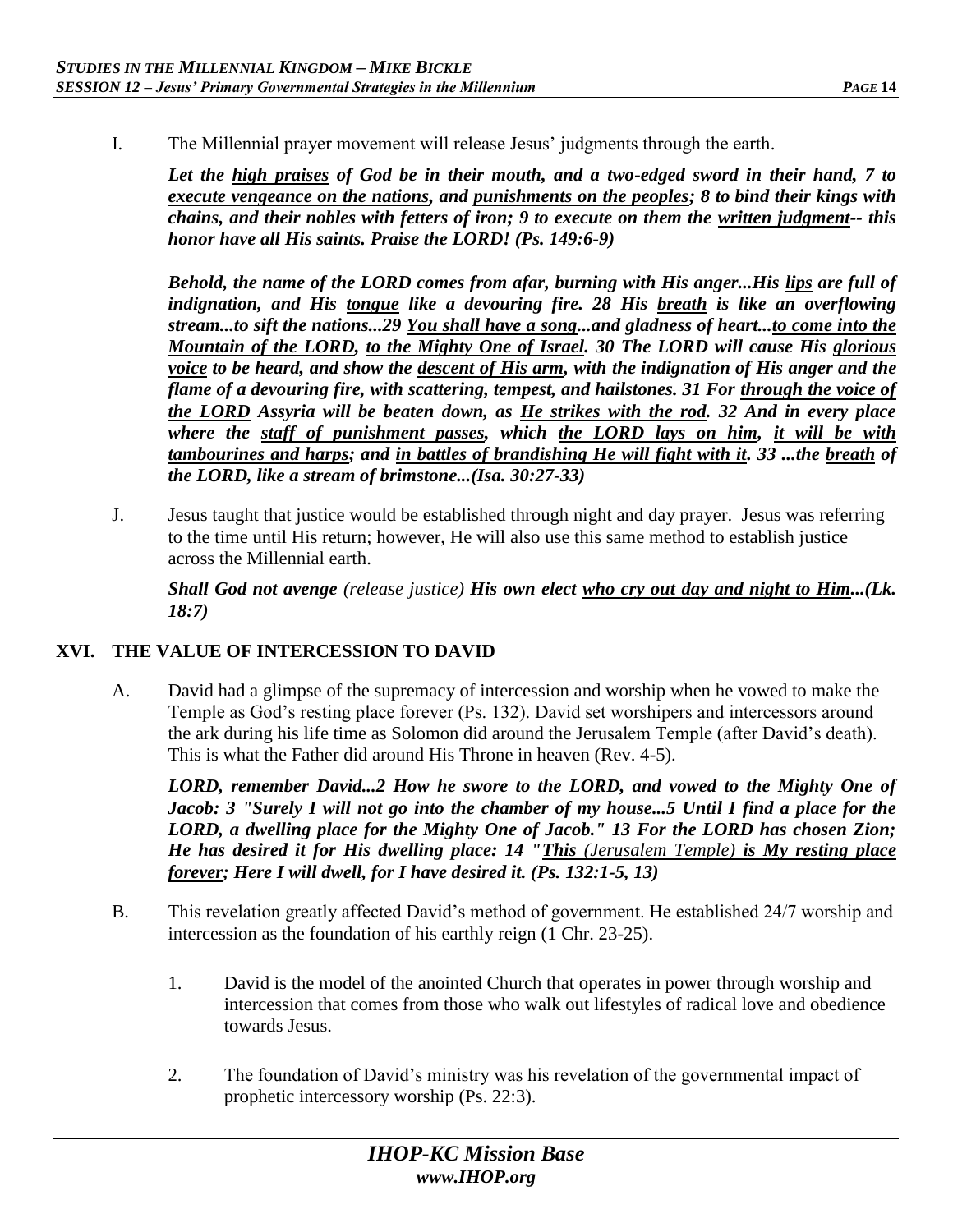### **XVII. APPLICATION TO US NOW**

- A. Jesus crowned intercession as the chief ministry by revealing it as His foundational governmental tool in ruling by in the Millennial Kingdom. In **Ps. 2** The Father said, "Ask of Me". In this Trinitarian dialogue between the Father and the Son, the Father beckoned the Son to take possession of the ends of the earth through asking for it in intercession. In this the Father established intercession as the primary governmental tool in universe.
	- 1. Therefore, the house of prayer is the governmental center of the universe. When the Father told the Son, "Ask of Me" He was pointing out to the rest of the redemptive community that we should make cultivating the spirit of prayer the wisest pursuit of our lives both in time and eternity. In this one passage, the Father clearly establishes all ministry in time and eternity as subordinate or of secondary importance to intercession. In other words, the spirit of prayer is here identified as the most powerful weapon in existence.
	- 2. Jesus' government as a perfect Man he emphasized intercession in His Millennial model of leadership. This reveals the value of intercession in the Father's kingdom economy. Jesus' life crowned intercession as supreme over all ministry activities putting it in a class of its own in the Millennial model of government. Ps. 2 reveals Jesus' ministry model for fulfilling the Great Commission now and after His return.
- B. We study Jesus' prayer ministry during His first time on earth as well as after His Second Coming to see its value to Him and thus for us now. Intercession is supreme to all other ministry in Jesus' leadership.
- C. The concluding principle is that we must give the best of our strength (time, energy, money) to intercessory worship in our pursuit to fulfill the Great Commission now and in the Millennium.
- D. We are now being trained to reign in the Millennium, especially as we develop meekness and the spirit of prayer.
- E. In whatever labor of ministry, we must do most in intercession. It is our first ministry in the Spirit because our primary enemies are spiritual and it takes a spiritual weapon to prevail. It takes spiritual people to operate in spiritual weapons.
- F. Jesus' End-Time teachings all end with exhortation to prayer (Matt. 24-25; Mk. 13; Lk. 17; 21). I am struck by the simplicity of Jesus ending each of His teachings on the End-Times with a focus on prayer and almost no other statements of preparation. Jesus ends the Book of Revelation with this same simple focus. He shows the Church and Holy Spirit in cooperation crying come. The Bible also ends with this focus passage.